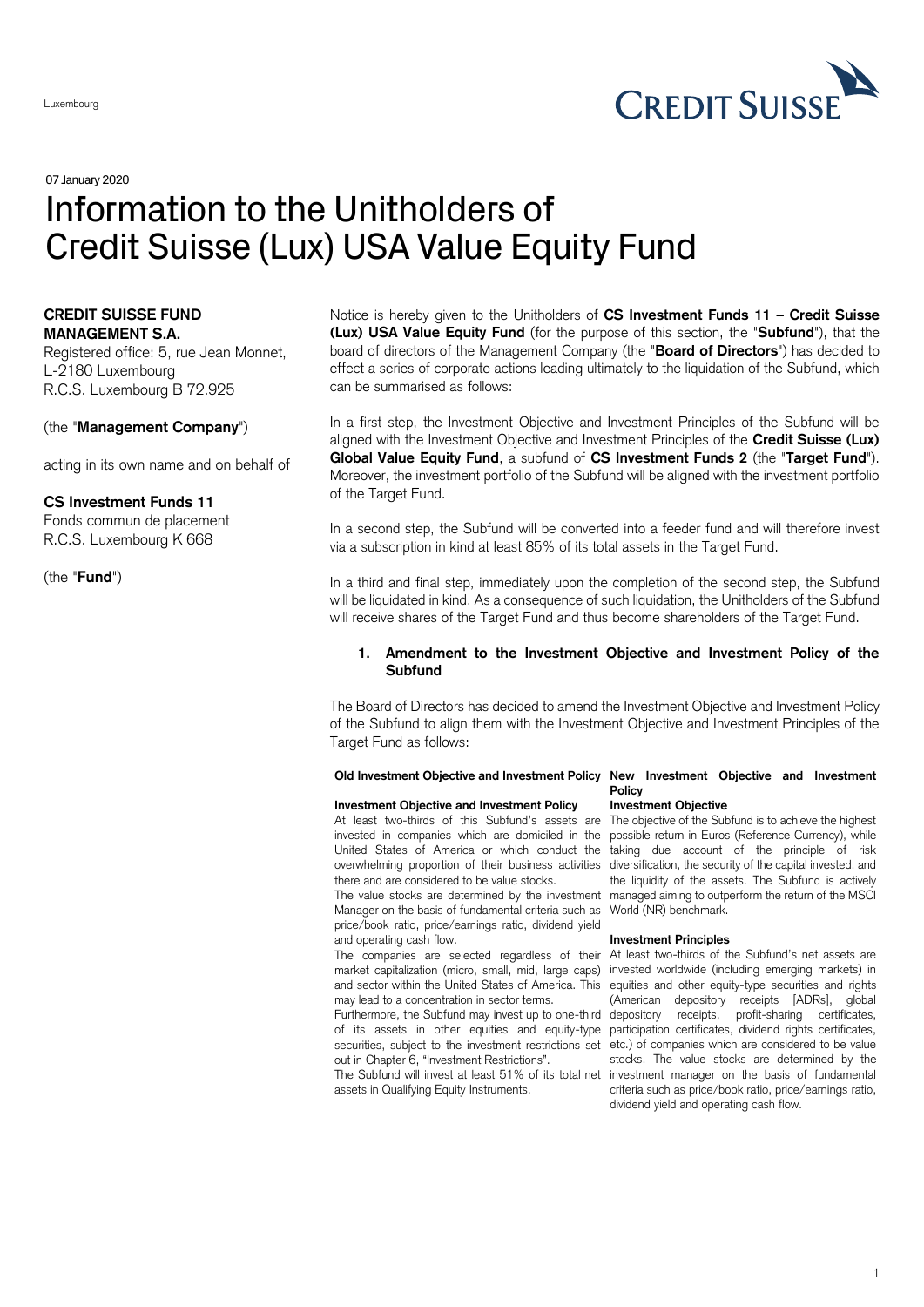# **Policy**

Securities are selected irrespective of their market capitalization, sector or geographical location. This may lead to a concentration in geographical or sector terms.

For hedging purposes, and in the interest of the efficient management of the portfolio as well as for the implementation of the investment strategy the aforementioned investments may also be effected by way of derivatives, provided the limits set out in Chapter 6, "Investment Restrictions" are observed. Derivatives may be linked to security baskets or indices and shall be chosen in accordance with Art. 9 of the Grand-Ducal Decree of February 8, 2008.

The Subfund may invest up to one third of its net assets in equities and equity-type securities of companies not fulfilling the above requirements, cash, sight and time deposits, money market instruments, fixed income securities, which may include, but not limited to, bonds, notes, and similar fixed and variable interest rate securities, discounted securities issued by public, private and semi-private issuers worldwide (including emerging markets).

The Subfund may – subject to the investment principles set out above – invest up to 10% of its net assets in structured products (certificates, notes) on equities, equity-type securities, equity baskets and equity indices that are sufficiently liquid and are issued by first-class banks (or by issuers that offer investor protection comparable to that provided by first-class banks). These structured products must qualify as securities pursuant to Art. 41 of the Law of December 17, 2010. Moreover, these structured products must be valued regularly and transparently on the basis of independent sources. Structured products must not entail any leverage effect. As well as satisfying the regulations on risk spreading, the equity baskets and equity indices must be sufficiently diversified.

Furthermore, to hedge currency risks and to gear its assets to one or more other currencies, the Subfund may enter into forward foreign exchange and other currency derivatives in accordance with section 3 of Chapter 6, "Investment Restrictions".

The Subfund will invest at least 51% of its total net assets in Qualifying Equity Instruments.

Sections "Risk Information" and "Profile of the Typical Investor" of the Subfund's supplement in the prospectus of the Fund (the "**Prospectus**") have also been amended to reflect the above-mentioned changes.

As a result of these amendments, a major part of the portfolio of the Subfund will be traded in order to align the Subfund's portfolio to the one of the Target Fund, reflected above. Investors in the Subfund should note that transaction costs related to such sale and purchase of securities will be borne by the Subfund.

In addition, the valuation frequency of the Subfund will change from a daily to bi-monthly frequency. With effect as of 07 February 2020, the net asset value of the Subfund will only be calculated on the 16th and last day of each month (each such day a "**Valuation Day**"). Subscription, redemption and conversion orders submitted after 06 February 2020, 3.00 p.m. CET, will only be processed on the next Valuation Day. Investor should note that, in view of the various corporate actions contemplated in this notice, leading ultimately to the liquidation of the Subfund, there may not be any further Valuation Day after 07 February 2020. The amendments made to the valuation frequency will become effective for orders submitted as of 07 February 2020.

These amendments made to the Prospectus will enter into force as of 07 February 2020.

### **2. Conversion into feeder fund**

The Board of Directors has further decided to amend the Investment Objective and Investment Policy of the Subfund to convert it into a feeder fund. Pursuant to these changes,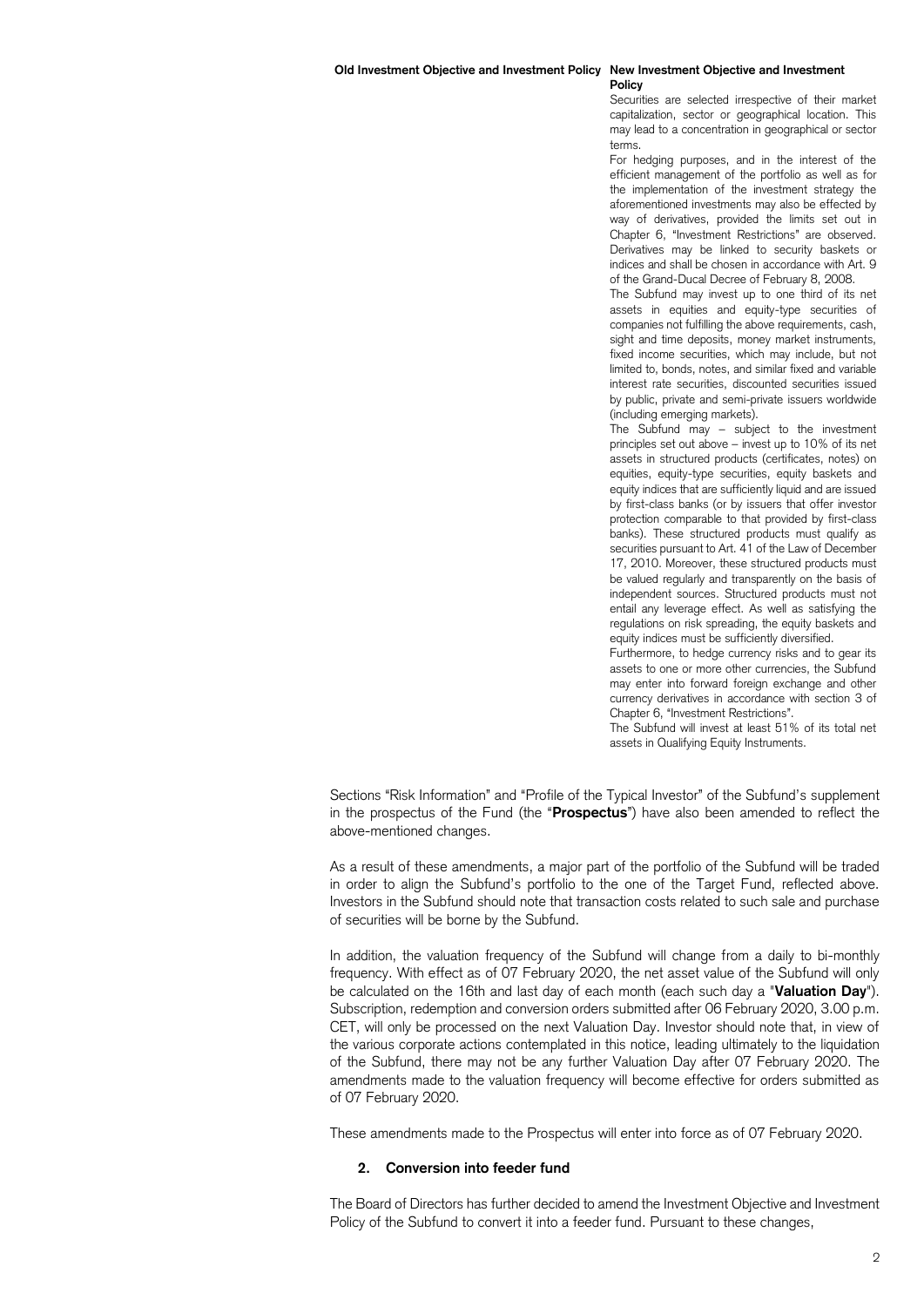the Subfund will pursue a master-feeder strategy by investing at least 85% of its total assets in the Target Fund.

The Target Fund is a subfund of CS Investment Funds 2, an undertaking for collective investment in transferable securities in the legal form of an investment company with variable capital (*société d'investissement à capital variable*, SICAV), subject to Part I of the Law of December 17, 2010.

The Fund and CS Investment Funds 2 are both managed by Credit Suisse Fund Management S.A. and have appointed Credit Suisse (Luxembourg) S.A. as their depositary and Credit Suisse Fund Services (Luxembourg) S.A. as their central administration.

The amended Investment Objective and Principles of the Subfund and the Investment Objective and Principles of the Target Fund read as follows:

# **Investment Objective of the Subfund and of the Target Fund**

The objective of the Subfund and of the Target Fund is to achieve the highest possible return in Euros (Reference Currency), while taking due account of the principle of risk diversification, the security of the capital invested, and the liquidity of the assets. The Subfund is actively managed aiming to outperform the return of the MSCI World (NR) benchmark.

#### **Investment Principles of the Subfund**

In order to realize its investment objective, the Subfund pursues a master-feeder strategy. At least 85% of the Subfund's total assets shall be invested in Credit Suisse (Lux) Global Value Equity Fund, a subfund of CS Investment Funds 2 (the "Target Fund").

CS Investment Funds 2 is an undertaking for collective investment in transferable securities in the legal form of an investment company with variable capital (société d'investissement à capital variable, SICAV), subject to Part I of the Law of December 17, 2010. It has appointed Credit Suisse Fund Management S.A. as its management company.

The Subfund may hold up to 15% of its total net assets in liquid assets in the form of sight and time deposits with first-class financial institutions and money-market instruments which do not qualify as transferable securities and have a term to maturity not exceeding 12 months, in any convertible currency.

# **Investment Principles of the Target Fund**

At least two-thirds of the Target Fund's net assets are invested worldwide (including emerging markets) in equities and other equity-type securities and rights (American depository receipts [ADRs], global depository receipts, profit-sharing certificates, participation certificates, dividend rights certificates, etc.) of companies which are considered to be value stocks. The value stocks are determined by the investment manager of the Target Fund on the basis of fundamental criteria such as price/book ratio, price/earnings ratio, dividend yield and operating cash flow.

Securities are selected irrespective of their market capitalization, sector or geographical location. This may lead to a concentration in geographical or sector terms.

For hedging purposes, and in the interest of the efficient management of the portfolio as well as for the implementation of the investment strategy the aforementioned investments may also be effected by way of derivatives, provided the limits set out in Chapter 6, "Investment Restrictions" of the prospectus of the Target Fund are observed. Derivatives may be linked to security baskets or indices and shall be chosen in accordance with Art. 9 of the Grand-Ducal Decree of February 8, 2008.

The Target Fund may – subject to the investment principles set out above – invest up to one third of its net assets in equities and equity-type securities of companies not fulfilling the above requirements, cash, sight and time deposits, money market instruments, fixed income securities, which may include, but not limited to, bonds, notes, and similar fixed and variable interest rate securities, discounted securities issued by public, private and semi-private issuers worldwide (including emerging markets).

The Target Fund may – subject to the investment principles set out above – invest up to 10% of its net assets in structured products (certificates, notes) on equities, equity-type securities, equity baskets and equity indices that are sufficiently liquid and are issued by first-class banks (or by issuers that offer investor protection comparable to that provided by first-class banks). These structured products must qualify as securities pursuant to Art. 41 of the Law of December 17, 2010. Moreover, these structured products must be valued regularly and transparently on the basis of independent sources. Structured products must not entail any leverage effect. As well as satisfying the regulations on risk spreading, the equity baskets and equity indices must be sufficiently diversified.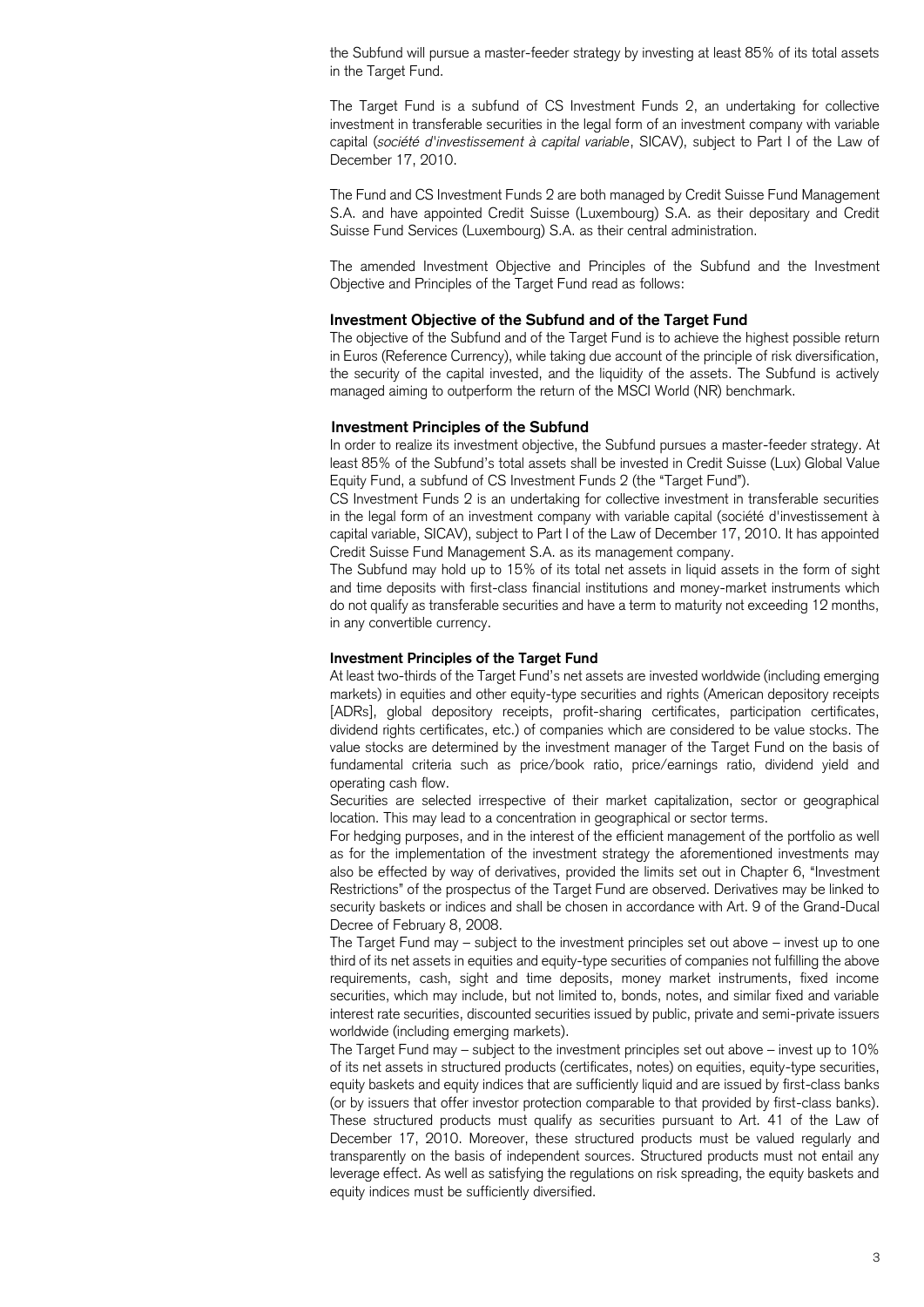Furthermore, to hedge currency risks and to gear its assets to one or more other currencies, the Target Fund may enter into forward foreign exchange and other currency derivatives in accordance with section 3 of Chapter 6, "Investment Restrictions" of the prospectus of the Target Fund.

The Target Fund will invest at least 51% of its total net assets in Qualifying Equity Instruments.

## **Unit Classes**

The Units of the Subfund will be invested in the following share classes of the Target Fund:

#### **Subfund**

# **CS Investment Funds 11**

**Credit Suisse (Lux) USA Value Equity Fund**

| <b>Class</b>  | <b>ISIN</b>  | Maximum      | <b>Ongoing</b>           | <b>Synthetic Risk Performance</b> |     |
|---------------|--------------|--------------|--------------------------|-----------------------------------|-----|
| (Currency)    |              | Management   | charge (as perand Reward |                                   | Fee |
|               |              | Fee $(p.a.)$ | the KIID)                | <b>Indicator</b>                  |     |
| <b>BUSD</b>   | LU0187731129 | 1.92%        | 1.92%                    |                                   | n/a |
| <b>BH EUR</b> | LU0187731558 | 1.92%        | 1.93%                    |                                   | n/a |
| <b>IB USD</b> | LU0187731806 | 0.90%        | 1.23%                    |                                   | n/a |
| <b>UB USD</b> | LU1144402721 | 1.50%        | 1.32%                    |                                   | n/a |

#### **Target Fund**

# **CS Investment Funds 2**

#### **Credit Suisse (Lux) Global Value Equity Fund**

| <b>Class</b>   | <b>ISIN</b>  | <b>Maximum</b>        | Ongoing                 | <b>Synthetic Risk Performance</b> |     |
|----------------|--------------|-----------------------|-------------------------|-----------------------------------|-----|
| (Currency)     |              | Management            | charge <sup>*</sup> (as | and Reward                        | Fee |
|                |              | $\mathsf{Fee}$ (p.a.) | per the KIID)           | <b>Indicator</b>                  |     |
| <b>BH USD</b>  | LU2066957148 | 1.92%                 | 1.87%                   |                                   | n/a |
| <b>B EUR</b>   | LU2066957221 | 1.92%                 | 1.87%                   |                                   | n/a |
| <b>IBH USD</b> | LU2066956504 | 0.90%                 | 1.24%                   |                                   | h/a |
| UBH USD        | LU2066956413 | 1.50%                 | 1.26%                   |                                   | n/a |

\**Figures are based on estimated ongoing charges.*

Unitholders should note that the indicated management fee and ongoing charges of the Subfund reflect the situation prior to the subscription in kind. For the duration of the masterfeeder structure, no management fee will be charged at the level of the Subfund in addition to the management fee charged at the level of the Target Fund. Furthermore, neither the Subfund nor the Target Fund charges a performance fee.

#### **Investor Profile**

The Subfund and the Target Fund are suitable for investors with high risk tolerance and a long-term view who wish to invest in a broadly diversified portfolio of equity securities globally.

PricewaterhouseCoopers, Société coopérative, 2, rue Gerhard Mercator, L-2182 Luxembourg has been appointed by the Board of Directors as the independent auditor in charge of issuing an opinion on the subscription in kind and the number of shares issued in counterpart of this subscription.

The Luxembourg supervisory commission for the financial sector, the *Commission de Surveillance du Secteur Financier* or *CSSF* has approved the investment of the Subfund in the Target Fund.

The amendments made to the Prospectus will enter into force as of 13 February 2020. As of this date, the Subfund will invest almost exclusively in shares of the Target Fund.

# **3. Liquidation in Kind of CS Investment Funds 11 – Credit Suisse (Lux) USA Value Equity Fund**

The liquidation process of the Subfund will start on 14 February 2020.

No further subscriptions of Units will be accepted in the Subfund after 3.00 p.m. CET as from the date of this notice, being 07 January 2020. However, Units may be redeemed free of charge until 06 February 2020, at 3.00 p.m. CET. A provision of all outstanding debits and any debits that will occur in relation to the liquidation will be made in the Subfund.